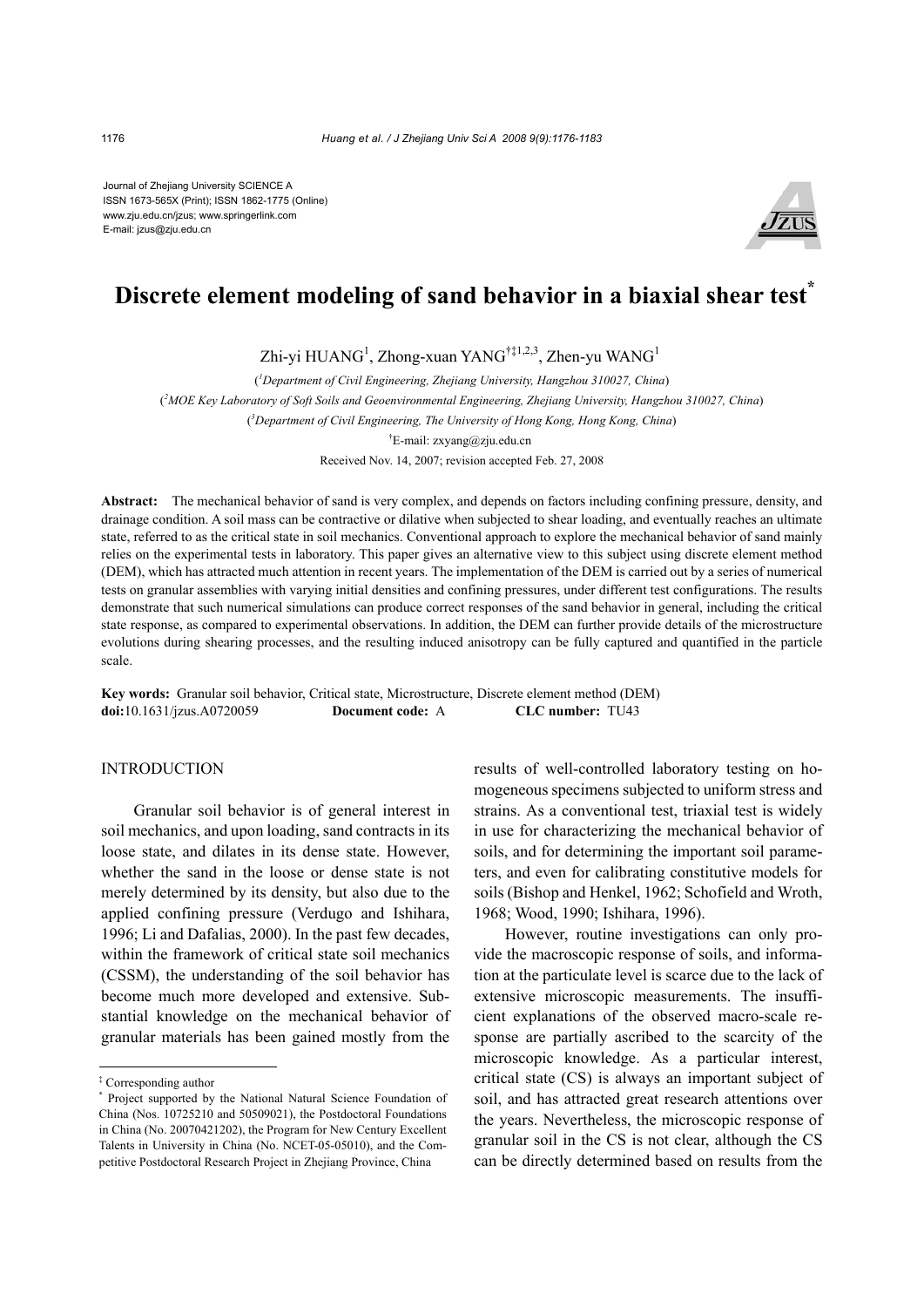laboratory tests.

This paper aims to present an alternative view on the granular material behavior using the discrete element method (DEM). A series of biaxial constant volume and drained tests are conducted, with varying initial densities and confining pressures. The simulated mechanical behavior of the granular materials is compared and discussed, based on those observed from the laboratory tests. Unlike the conventional laboratory tests, the information in the particulate level of this study is transparent, and the corresponding evolutions of microstructure during the loading process are captured and analyzed, including the response at the CS.

### MODEL SETUP AND NUMERICAL IMPLE-**MENTATION**

DEM is a numerical tool pioneered by Cundall and Strack (1979), and is capable of describing the micromechanical behavior of a particle assembly. In recent years, a commercial code particle flow code in 2D ( $PFC^{2D}$ ) (Itasca Consulting Group Inc., 2005) has emerged as a popular and mature DEM program, and has been widely applied in research fields (Lobo-Guerrero and Vallejo, 2005; Wang *et al*., 2007; Lu and McDowell, 2007). Generally,  $PFC^{2D}$  provides a platform for users to develop their own codes to resolve various problems. In this regard, the corresponding built-in program FISH is employed to implement the simulations in this study.

In the numerical simulation, all the particles are circular discs and the particle diameters range from 0.26 to 0.66 mm uniformly. According to ASTM, such a particle assembly can be treated as medium to fine sand. The numerical samples are generated by the expansion method. In this method, the initial diameters of the particles are reduced by a factor, such that all particles with reduced diameters are first created and fill up the constrained room. Once the particles have been created, their initial diameters of the particles are restored and an equilibrium state is achieved by cycling the particle assembly. A detailed description will not be elaborated here but can be referred to (Itasca Consulting Group Inc., 2005; Li, 2006; Yang, 2007) and so on. In this study, after considering the trade-off between the representiveness of simulated

behavior and the computational cost, a sample dimension of 25 mm×25 mm is selected and treated as a representative elementary volume (REV), which consists of 3000 particles.

Once the sample is generated, the free stress state is not always satisfied. Any lock-in stresses should be released by simultaneously moving boundary walls, as to bring the specimen to a reference state with an isotropic confining stress of 10 kPa. Then a compaction procedure is followed which leads the particle assembly to the desired stress state. Biaxial compressive shear under drained condition can be proceeded by moving both the upper and lower boundary walls with a very slow loading rate while maintaining a constant horizontal stress (lateral confining stress), which is achieved by moving the lateral walls inwards or outwards as needed. The constant volume simulation is to guarantee no volume change during the course of shearing. Fig.1 illustrates a biaxial test sample with imposed boundary conditions and reference coordinate system.



**Fig.1 DEM model of a biaxial shear test** 

In this 2D analysis, the mean normal stress and deviatoric stress are expressed as  $p=(\sigma_x+\sigma_y)/2$  and  $q = \sigma_v - \sigma_x$ , respectively, where  $\sigma_x$  and  $\sigma_y$  are principal values along *x* and *y* directions, respectively (Fig.1). All parameters used in the numerical simulation are those commonly used in literature or the default values of PFC<sup>2D</sup>, which are summarized in Table 1. A linear contact model is adopted for DEM analysis in this study, as shown in Fig.2. Particularly, as suggested by Johnson (1985), the same stiffness in the normal and tangential directions of the particles is used. The wall's stiffness is assigned to be the same as that of the particles, while the friction between a wall and a particle is set to be zero, i.e., the boundary par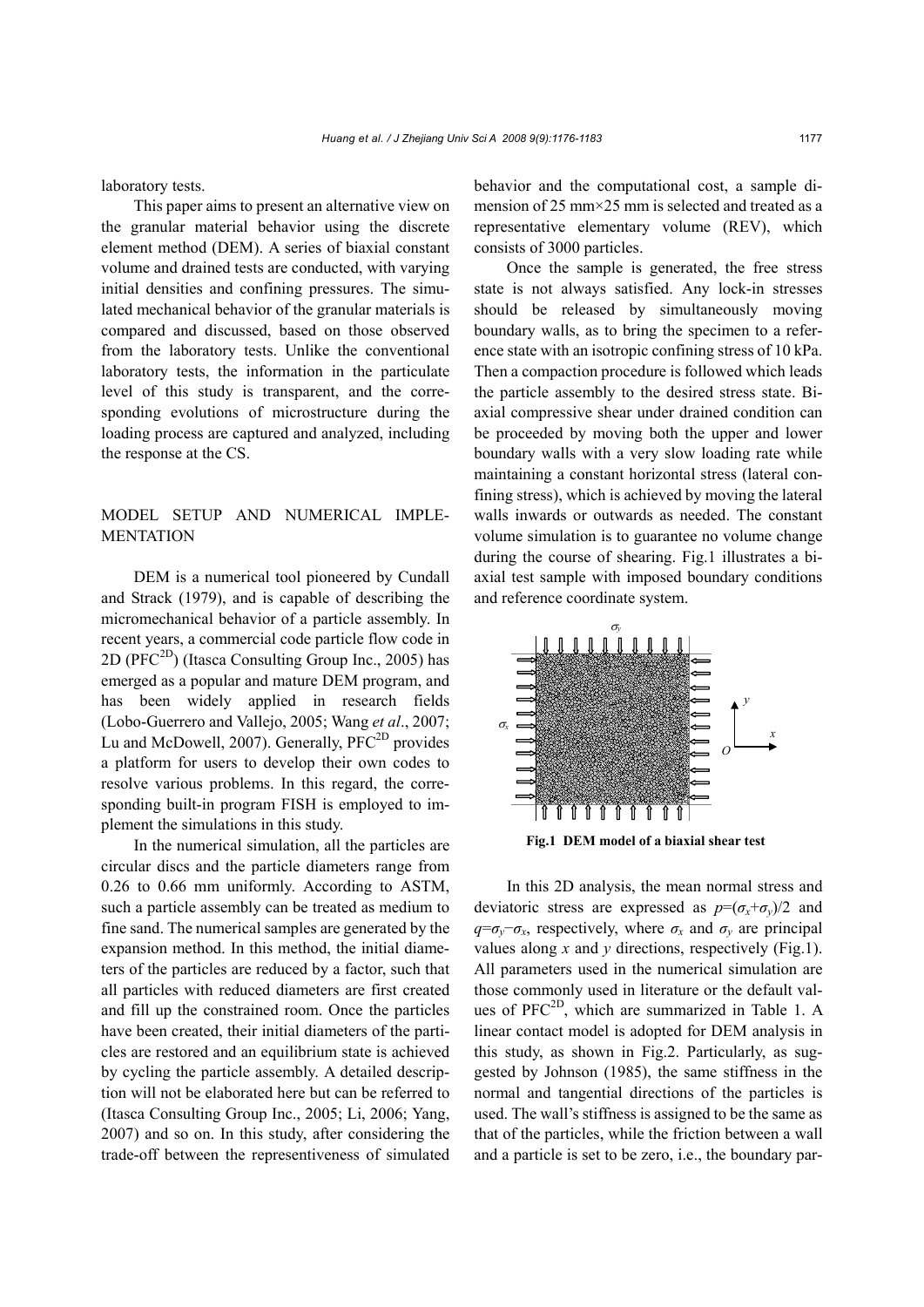ticles can move freely along the tangential direction of the walls.

| Table 1 Parameters used in numerical simulations |  |  |
|--------------------------------------------------|--|--|
|                                                  |  |  |

| Parameter                                   | Value               |
|---------------------------------------------|---------------------|
| Mass density ( $kg/m2$ )                    | 2600                |
| Normal stiffness of particle/wall $(N/m)$   | $1.0 \times 10^{9}$ |
| Tangential stiffness of particle/wall (N/m) | $1.0 \times 10^{9}$ |
| Particle/Wall friction                      | $\theta$            |
| Damping parameter                           | 07                  |



**Fig.2 Linear contact model for DEM analysis**

# MACROSCOPIC RESPONSE AND CRITICAL **STATE**

Fig.3 shows the mechanical behavior of the granular assembly sheared under biaxial constant volume condition. All samples have the same initial density with a void ratio *e*=0.220, but with different confining stresses of 100, 200, 500 and 1000 kPa, respectively. The corresponding stress paths are presented in Fig.3a showing that all the samples exhibit contractive response firstly at the small shear strain, and then dilate, until the CS is reached after passing through the phase transformation (Ishihara *et al.*, 1975), which is known to be a typical sandy soil behavior. Fig.3b shows the results of the stress-strain curves, where axial strain  $\varepsilon_a$  is the strain along the *y* direction. Although a prominent distinction can be observed at the early stage of the shearing among various testing conditions, all the samples are sheared to and ended at an essentially common state, which is known as the CS. It is further noted from Fig.3c that the stress ratio  $q/p$  is more or less stabilized when the axial strain exceeds 10%, and falls into a narrow range of 0.56~0.58, known to be the CS stress ratio.

Fig.4 shows the counterpart of Fig.3 under drained condition, with the samples having different initial densities after being compressed to 500 kPa



**Fig.3 Typical macroscopic behavior for constant volume test under various initial confining pressures. (a)**  $q \sim p$ ; **(b)**  $q \sim \varepsilon_a$ ; **(c)**  $q/p \sim \varepsilon_a$ 

isotropically. It is seen that in Fig.4a, loose samples exhibit a hardening behavior, while dense samples tend to show strain-softening after reaching their peak states. However, an essentially identical CS is finally approached when the samples are subjected to large deformations. An alternative view on the CS is shown in Fig.4b suggesting that a common state with identical deviatoric stress *q* and void ratio *e* may be attainable, irrespective to whether the samples being contractive or dilative before that state. A similar observation to the constant volume test on the stress ratio is shown in Fig.4c, which shows that the CS stress ratio ranges between 0.57 and 0.59. This suggests that the stress ratio at CS should be independent of the test modes (drained or constant volume).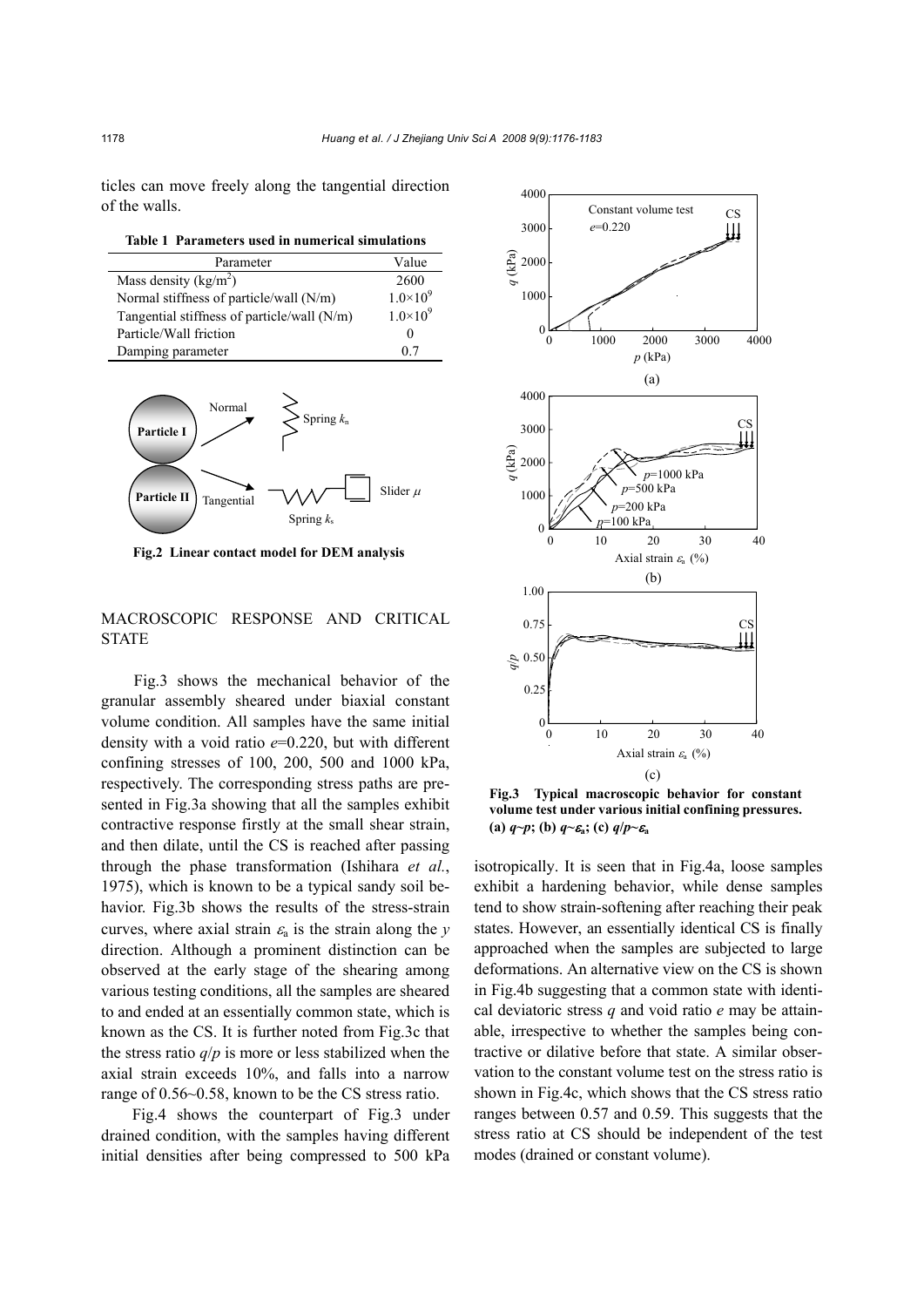

Fig.4 Typical macroscopic behavior for drained test under various initial densities. (a)  $q \sim \varepsilon_a$ ; (b)  $q \sim e$ ; (c)  $q/p \sim \varepsilon_a$ 

It is known that the CS is an ultimate state of a material, and can be expressed in the *p*-*q*-*e* space by the following equation

$$
\frac{\partial p}{\partial \varepsilon_q} = \frac{\partial q}{\partial \varepsilon_q} = \frac{\partial e}{\partial \varepsilon_q}.
$$
 (1)

Eq.(1) shows that at the CS, no changes are allowable except the deviatoric strain  $\varepsilon_q$ . It has been shown that the CS stress ratio  $q/p$  is actually independent of the test modes, and the CS line in the *p*-*q* plane is a straight line originating from the origin with a slope of the CS stress ratio (0.56~0.59). The CS line in the *e*-*p* plane can be determined from the tests presented above, together with some extra tests for integrality. In Fig.5, the triangle symbols denote the CS evaluated from the biaxial compression tests including constant volume and drained tests, and these symbols can be approximated by a straight line using the least squares fitting.



**Fig.5 Critical state line of biaxial compression in** *e***-***p* **plane** 

#### MICROSCOPIC OBSERVATION

The microstructure changes can be represented through the coordination number (CN) and contact unit normal during the loading process. CN is a scalar quantity that characterizes the average contacts of each particle among the whole assemblage. The contact unit normal is a spatial vector that denotes the contact direction among neighboring particles. The contact unit normal can be characterized by a pair of unit vectors  $\boldsymbol{n}$  and  $-\boldsymbol{n}$ , paralleled but with opposite directions (Oda, 1999). It has been shown that the directional distributions of contact unit normal  $E(\varphi)$ can be expressed by the intensity *Δ* and preferred orientation  $\varphi_0$ . The function of  $E(\varphi)$  can be written explicitly in the form of

$$
E(\varphi) = 1/[2\pi(1 + d_{ij}n_i n_j)] = 1/{2\pi[1 + \Delta\cos 2(\varphi - \varphi_0)]},
$$
\n(2)

where  $\varphi$  denotes the orientation of the micro-quantity while  $\varphi_0$  denotes the principal directions, measured with respect to horizontal axis,  $d_{ij}$  is a second-order deviatoric tensor, and  $n_i$  and  $n_j$  are unit normals. The parameters  $\Delta$  and  $\varphi_0$  can be obtained through the following equation

$$
\Delta = \sqrt{d_{11}^2 + d_{12}^2}, \ \ \varphi_0 = \frac{1}{2} \arctan(d_{12}/d_{11}). \tag{3}
$$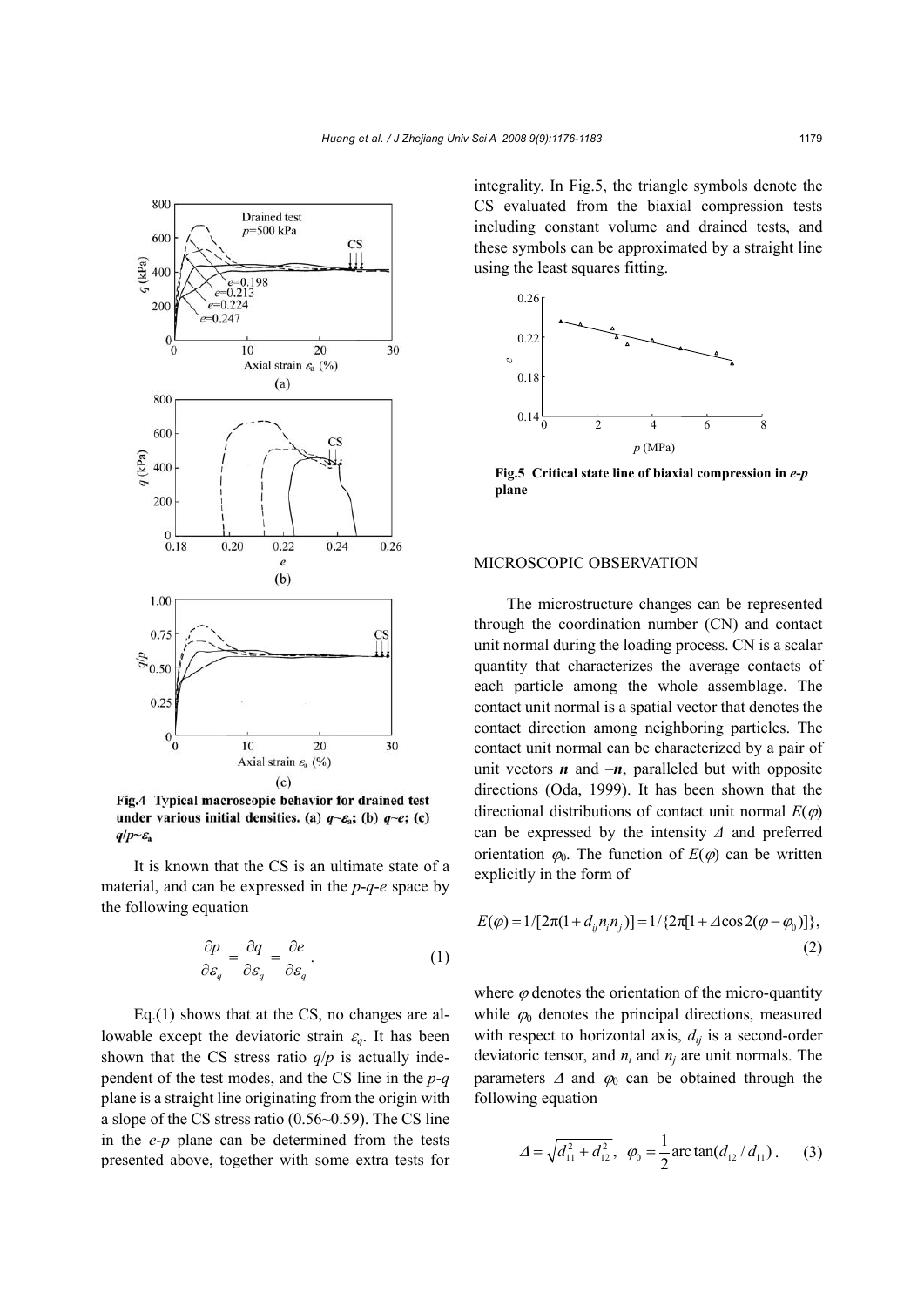A detailed derivation of this section can be found in APPENDIX.

To investigate the microstructure change during the biaxial shear, the constant volume tests are further analyzed afterwards. The evolutions of CN during the shear are illustrated in Fig.6. It is seen that, in general, CN value varies as the shear proceeds. However, at the CS with larger strains, CN values of various tests merge together and become a constant as shown in Fig.6.



Fig.6 Evolution of CN during the biaxial shear under various initial confining pressures

Fabric anisotropy is a general feature for granular materials. During the course of the shear, the initial anisotropy of the granular assembly may be subjected to significant changes, which are termed 'induced anisotropy', to distinguish with the inherent anisotropy (Arthur and Menzies, 1972). The evolutions of the anisotropy can be illustrated by the distributions of the contact unit normal. Fig.7 shows the distributions of the contact unit normal at various loading stages for a particulate test  $(e=0.220, p=100 \text{ kPa})$ under the constant volume condition. It is evident that before the shearing (Fig.7a denoted by 0 axial strain), the initial distribution of the contact unit normal is essentially isotropic, indicating that the expansion preparation method may yield an isotropic sample under an isotropic stress state. However, as the shearing begins, the contact unit normals are redistributed, and the biaxial shear gradually drives the granular sample to a more anisotropic state, as can be seen from the corresponding distribution patterns at different shearing stages: 10%, 20% and 40% axial strains. The initial anisotropy of the contact unit normal is gradually destroyed during the course of the shear, and the induced anisotropy is developed accordingly.



Fig.7 Contact unit normal distributions at various shearing stages. (a) 0; (b) 10%; (c) 20%; (d) 40%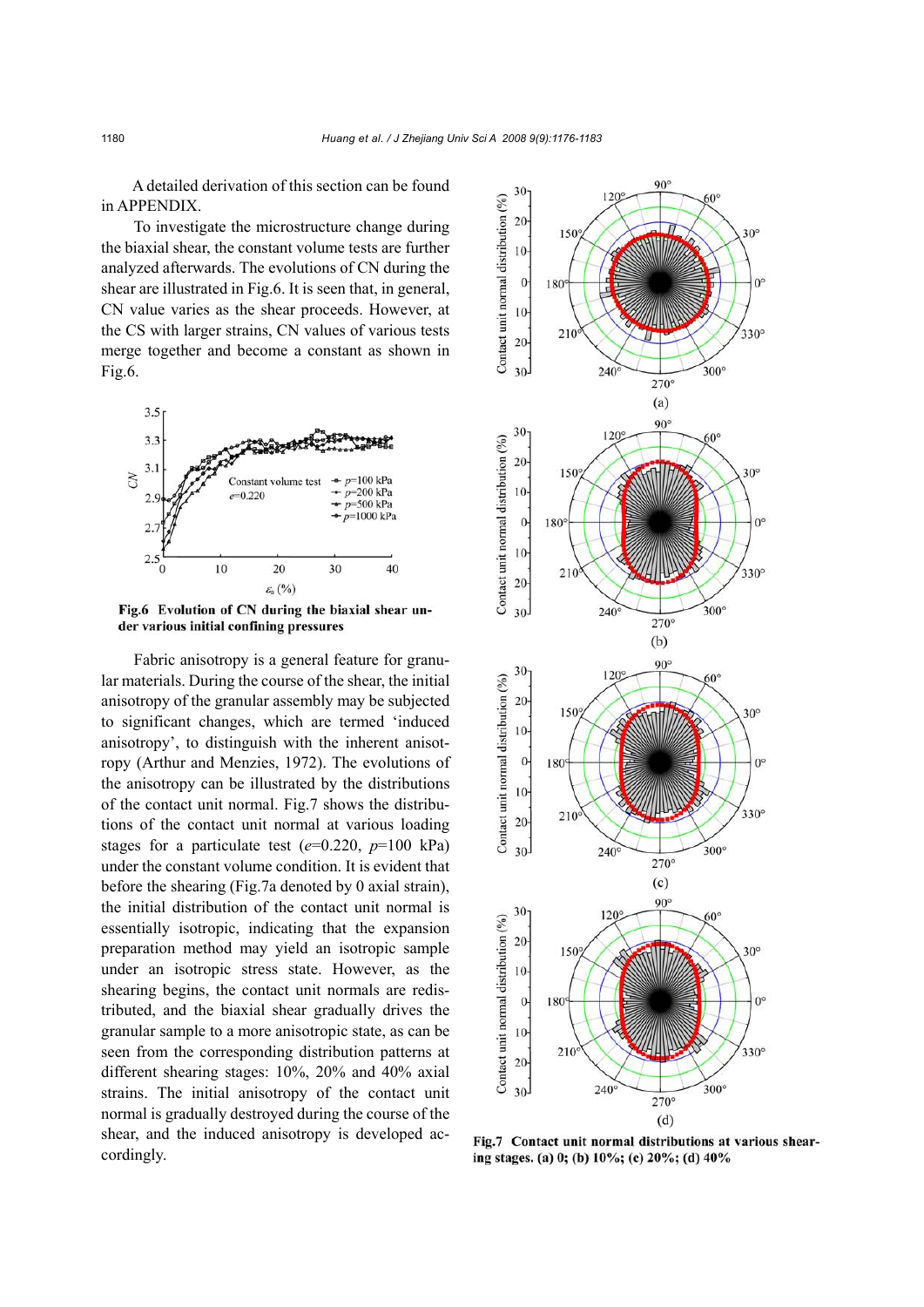A more detailed evolution of the anisotropy of the tests described in Fig.3 is given in Figs.8 and 9, in terms of two parameters  $\Delta$  and  $\varphi_0$ , respectively, as suggested by Eq.(2). It is found that though different confining pressures are applied in the test with the same initial density (*e*=0.220), the microstructure evolution follows the same pattern. It is seen from Fig.8 that the parameter  $\Delta$  prior to the peak increases as the shear strain. It drops gradually until the CS is reached. The increase in  $\Delta$  also suggests that the sample is sheared from the isotropic state to a more anisotropic one, which is evidenced from the illustrations in Fig.7. Fig.9 shows the evolution of the preferred orientation  $\varphi_0$  for the contact unit normal distributions among all constant volume tests. It is seen that the preferred orientation is coincidental with the major principal stress direction  $\sigma_1$  (vertical direction), which is supported by ample experimental observations, that the concentration of the contact unit normals towards the major principal stress direction, such as Drescher (1976) and Oda *et al.*(1980; 1982). But it is generally not true for the non-proportional loading like the tests involving rotation of the stress



**Fig.8 Evolution of anisotropy intensity for contact unit**



**Fig.9 Evolution of preferred orientation for contact**

direction, in which the coordinates of the material's fabric may differ from the principal stress axis. It is further concluded from Figs.8 and 9, that at CS the test samples (Fig.3) may have a unique distribution (anisotropy) in contact unit normal.

# **CONCLUSION**

In this paper, granular material behavior is investigated by the numerical approach with the aid of DEM. Different from the experimental approach, the numerical method has the advantages of providing the mechanical behaviors of granular assembly in both the macro- and micro-scales. A series of biaxial compression tests on the samples with different initial confining pressures and initial densities, under both the constant volume and drained conditions are carried out. The conclusions are summarized as follows:

(1) DEM successfully simulates the typical granular material behavior in the biaxial compression mode, as observed from the experimental tests.

(2) The CS defined in the soil mechanics can be determined through such numerical tests. The CS line is shown to be a proximately linear relationship between the mean normal stress *p* and void ratio *e*.

(3) Particulate-scale analysis suggests that during a biaxial shear, considerable microstructure changes occur. The microstructure of an initially isotropic sample is destroyed and yields a more anisotropic structure (induced anisotropy).

(4) The analysis on samples sheared under constant volume conditions, with the same initial densities (*e*=0.220) under varying confining pressures, suggests that the distribution in the contact unit normal follows the same pattern at the CS, which is defined originally in the continuum level.

#### **References**

- Arthur, J.R.F., Menzies, B., 1972. Inherent anisotropy in a sand. *Geotéchnique*, **22**:115-128.
- Bishop, A.W., Henkel, D.J., 1962. The Measurement of Soil Properties in the Triaxial Test. Edward Arnold Ltd., London.
- Cundall, P.A., Strack, O.D.L., 1979. A discrete numerical model for granular assemblies. *Geotéchnique*, **29**:47-65.
- Drescher, A., 1976. An experimental investigation of flow rule for granular assemblies. *Géotechnique*, **26**:49-65.
- Ishihara, K., 1996. Soil Behavior in Earthquake Geotechnics. Oxford Science Publications. Clarendon Press, Texas,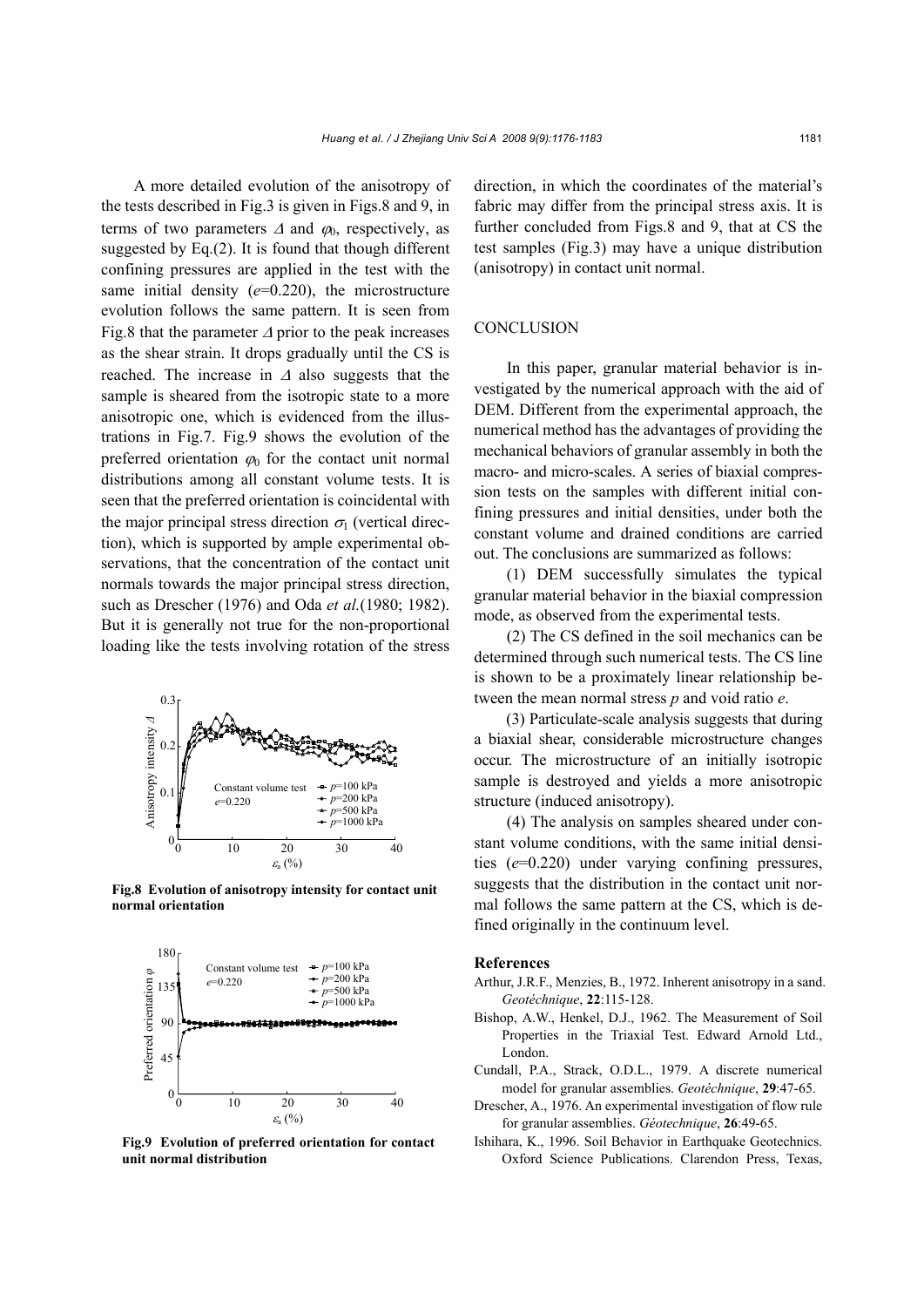p.350.

- Ishihara, K., Tatsuoka, F., Yasua, S., 1975. Undrained deformation and liquefaction of sand under cyclic stresses. *Soils and Foundations*, **15**(1):29-44.
- Itasca Consulting Group Inc., 2005. PFC<sup>2D</sup> User's Manual. Itasca Consulting Group, Inc., Minneapolis, USA.
- Johnson, K.L., 1985. Contact Mechanics. The Press Syndicate of the University of Cambridge, Cambridge, p.464.
- Li, X., 2006. Micro-scale Investigation on the Quasi-static Behavior of Granular Material. Ph.D Thesis, the Hong Kong University of Science and Technology, p.355.
- Li, X.S., Dafalias, Y.F., 2000. Dilatancy for cohesionless soils. *Geotéchnique*, **50**:449-460.
- Lobo-Guerrero, S., Vallejo, L.E., 2005. Discrete element method evaluation of granular crushing under direct shear test conditions. *Journal of Geotechnical and Geoenvironmental Engineering*, **131**(10):1295-1300. [doi:10.10 61/(ASCE)1090-0241(2005)131:10(1295)]
- Lu, M., McDowell, G.R., 2006. The importance of modelling ballast particle shape in the discrete element method. *Granular Matter*, **9**(1-2):69-80. [doi:10.1007/s10035- 006-0021-3]
- Oda, M., 1999. Fabric Tensor and Its Geometrical Meaning. *In*: Oda, M., Iwashita, K. (Eds.), Mechanics of Granular Materials: an Introduction. A.A. Balkema, Rotterdam, p.27-34.
- Oda, M., Konishi, J., Nemat-Nasser, S., 1980. Some experimentally based fundamental results on the mechanical behaviour of granular materials. *Géotechnique*, **30**:479- 495.
- Oda, M., Konishi, J., Nemat-Nasser, S., 1982. Experimental micromechanical evolution of strength of granular materials: effects of particle rolling. *Mechanics of Materials*, **1**(4):269-283. [doi:10.1016/0167-6636(82)90027-8]
- Schofield, A.N., Wroth, P., 1968. Critical State Soil Mechanics. McGraw-Hill Book Company, London, p.464.
- Verdugo, R., Ishihara, K., 1996. The steady state of sandy soil. *Soils and Foundations*, **36**(2):81-92.
- Wang, J., Dove, J.E., Gutierrez, M.S., 2007. Discrete-continuum analysis of shear banding in the direct shear test. *Géotechnique*, **57**(6):513-526. [doi:10.1680/ geot.2007.57.6.513]
- Wood, D.M., 1990. Soil Behavior and Critical State Soil Mechanics. Cambridge University Press, Cambridge, p.486.
- Yang, Z.X., 2007. Investigation of Granular Soil Behavior―a Micromechanical Approach. Report to the University of Hong Kong, Hong Kong.

# APPENDIX: MICRO-QUANTITY INTERPRETA-TION

The geometrical packing of granules with associated voids contributes to the general feature―fabric anisotropy for granular materials. Generally, the quantities or variables in the micro-scale are used to quantify the anisotropic property of granular materials. Quantities like particle orientation and contact unit normal can be characterized by a pair of unit vectors  $\boldsymbol{n}$  and  $-\boldsymbol{n}$ , with opposite directions, such that a fabric tensor can be expressed in the form (Oda, 1999)

$$
F_{ijlm...} = \frac{1}{2N} \sum_{k=1}^{2N} n_i^k n_j^k n_l^k n_m^k \cdots,
$$
 (A1)

where 2*N* is the total number of the measurements, the superscript *k* denotes the *k*th unit vector among 2*N*, and  $n_i^k$  ( $i = 1,2,3$ ) are direction cosines of the unit vector  $n^k$  with respective to the reference axes  $x_i$  (*i*=1, 2, 3) in a Cartesian coordinate system.

In the meanwhile, a density function  $E(n)$  also can be used to characterize the directional properties of micro-quantities and can be expressed as

$$
E(\mathbf{n}) = E_0(1 + d_{ij}n_i n_j + d_{ijlm}n_i n_j n_l n_m + \cdots), \quad \text{(A2)}
$$

where  $E_0$  is a mean value of the density over the directions of the space and satisfies the condition of unity for all directional summation, *dij* and *dijlm* are the second order and the fourth order deviatoric tensors, respectively, measuring the deviations from the corresponding isotropic distribution. Alternatively, it is also convenient to use the deviatoric tensors to describe the directional distribution of micro-quantities. By using the density function defined in Eq.(A2),  $Eq.(A1)$  can be rewritten into an integral form

$$
F_{ijlm\cdots} = \int_{n} E(n) n_{i} n_{j} n_{l} n_{m} \cdots \mathrm{d} n. \tag{A3}
$$

Noting the deviatoric and symmetric property of the deviatoric tensor  $d_{ij}$ , the corresponding fabric tensor  $F_{ij}$  can be further expressed by substitution of Eq. $(A2)$  into  $(A3)$ :

$$
F_{ij} = 1/(3\delta_{ij}) + 2/(15d_{ij})
$$
, for 3D case, (A4)

$$
F_{ij} = 1/(2\delta_{ij}) + 1/(4d_{ij})
$$
, for 2D case, (A5)

where  $\delta_{ij}$  is the Kronecker delta. Eq.(A5) establishes a relationship between the fabric tensor  $F_{ij}$  and the deviatoric fabric tensor  $d_{ij}$ . Since one may directly evaluate the fabric tensor  $F_{ij}$  based on Eq.(A1) by